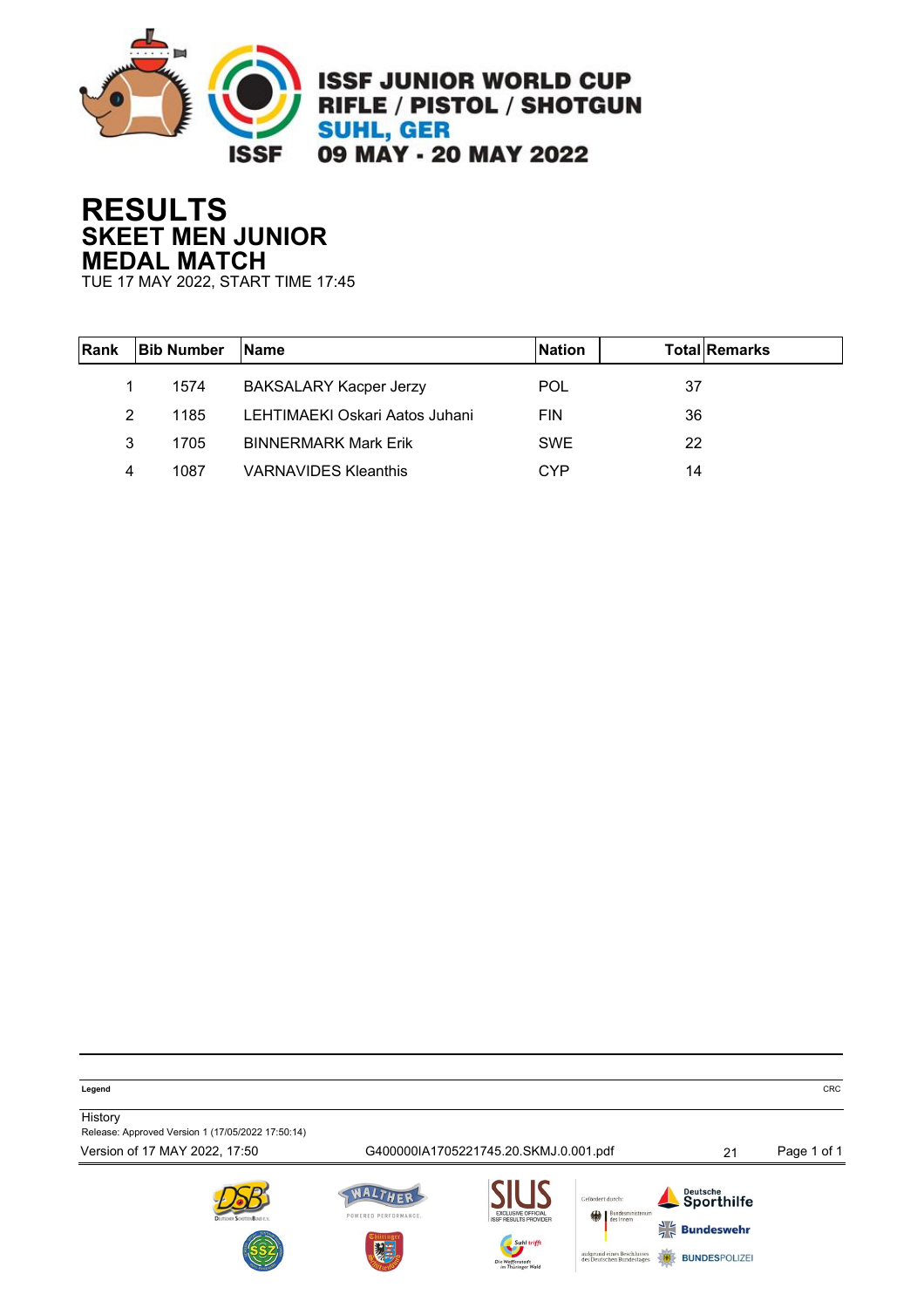

## **RESULTS SKEET MEN JUNIOR SEMIFINAL 2**

TUE 17 MAY 2022, START TIME 17:15

| Rank | <b>Bib Number</b> | <b>Name</b>                   | <b>Nation</b> | <b>Total Remarks</b> |    |
|------|-------------------|-------------------------------|---------------|----------------------|----|
|      | 1574              | <b>BAKSALARY Kacper Jerzy</b> | <b>POL</b>    | 26                   | QG |
| 2    | 1705              | <b>BINNERMARK Mark Erik</b>   | <b>SWE</b>    | 26                   | QG |
| 3    | 1116              | <b>VESELY Adam</b>            | CZE           | 22                   |    |
| 4    | 1749              | <b>KELLER Benjamin Joseph</b> | USA           | 14                   |    |

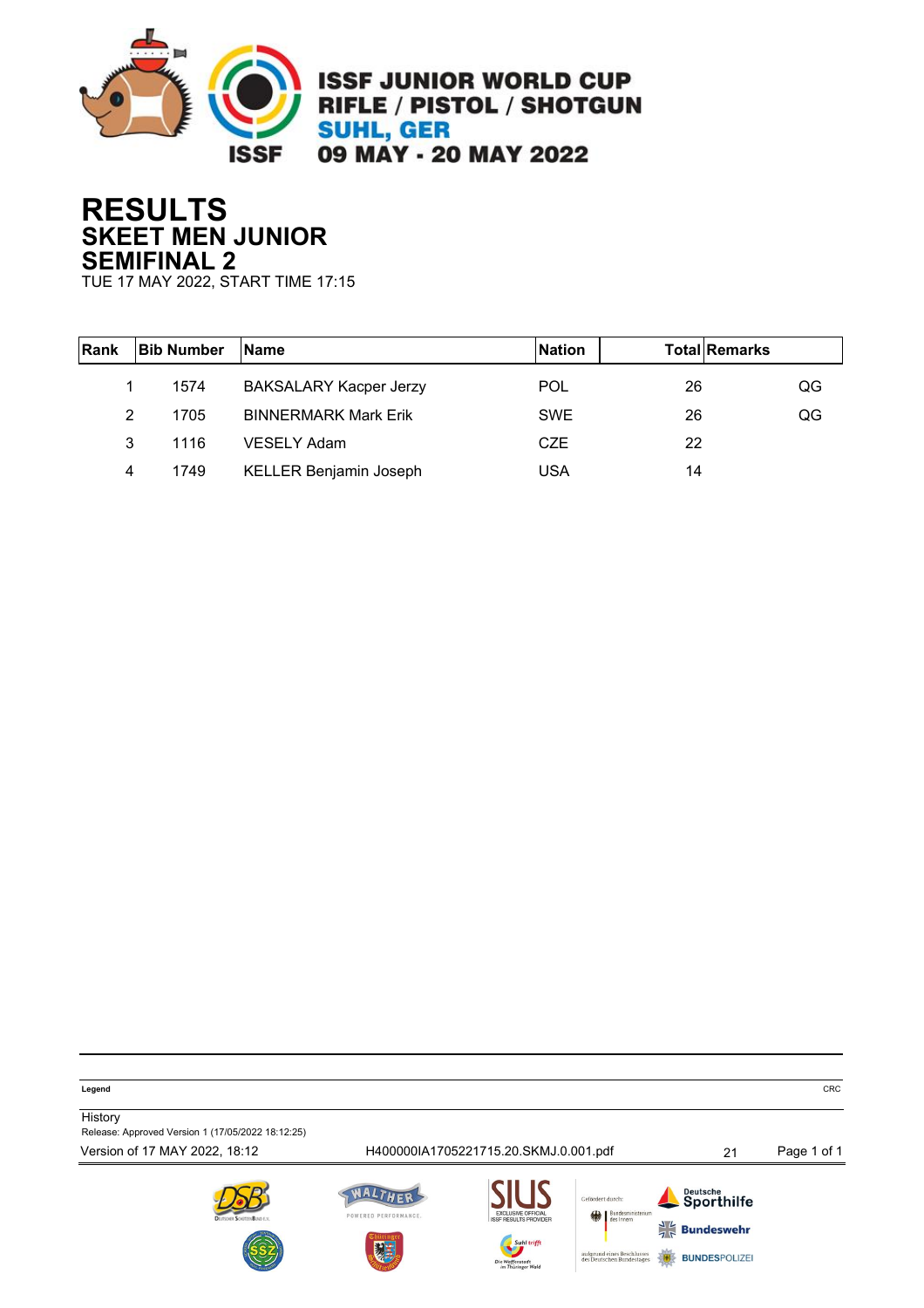

## **RESULTS SKEET MEN JUNIOR SEMIFINAL 1**

TUE 17 MAY 2022, START TIME 16:45

| Rank | <b>Bib Number</b> | <b>Name</b>                    | <b>Nation</b> |    | <b>Total Remarks</b> |
|------|-------------------|--------------------------------|---------------|----|----------------------|
|      | 1087              | <b>VARNAVIDES Kleanthis</b>    | <b>CYP</b>    | 28 | QG                   |
| 2    | 1185              | LEHTIMAEKI Oskari Aatos Juhani | <b>FIN</b>    | 25 | QG                   |
| 3    | 1434              | <b>GALARDINI Andrea</b>        | <b>ITA</b>    | 23 |                      |
| 4    | 1117              | <b>VOBR Bohumil</b>            | CZE           | 14 |                      |

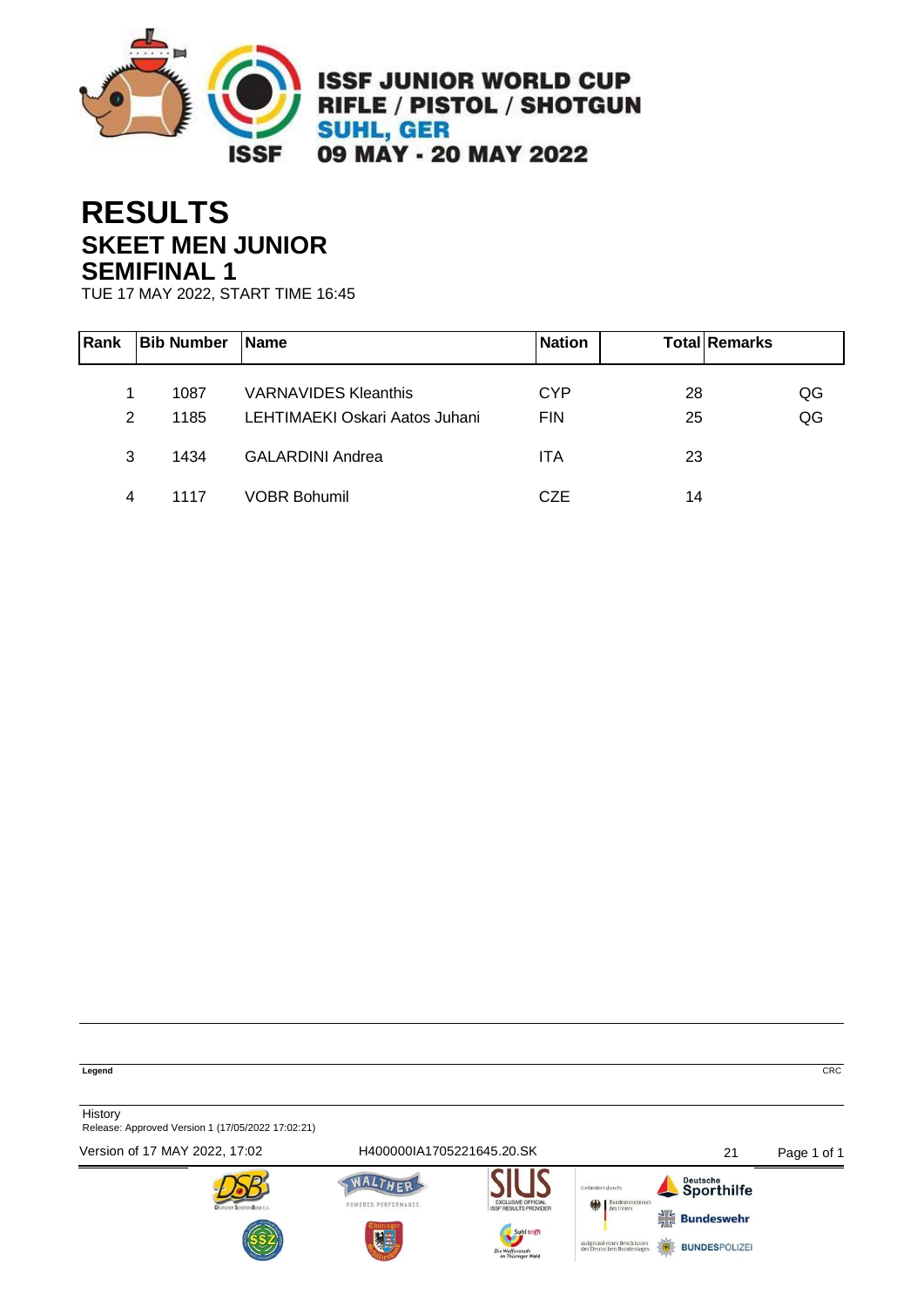

**ISSF JUNIOR WORLD CUP** RIFLE / PISTOL / SHOTGUN **SUHL, GER** 09 MAY - 20 MAY 2022

**RESULTS SKEET MEN JUNIOR QUALIFICATION**

MON 16 MAY 2022, START TIME 08:00

|              |                     |                                        |            | <b>Rounds</b> |                |  |    |                |                | Qualification |               |                |                 |
|--------------|---------------------|----------------------------------------|------------|---------------|----------------|--|----|----------------|----------------|---------------|---------------|----------------|-----------------|
| Rankl        | <b>Bib No IName</b> |                                        | <b>Nat</b> | $\mathbf{1}$  | $\overline{2}$ |  | 3  | 4 <sup>1</sup> | $\overline{5}$ | <b>Total</b>  | QS-off        | <b>Remarks</b> |                 |
| $\mathbf{1}$ | 1117                | <b>VOBR Bohumil</b>                    | <b>CZE</b> | 23            | 25             |  | 24 | 25             | 25             | $122 + 2$     |               |                | SF1             |
| 2            | 1116                | <b>VESELY Adam</b>                     | CZE        | 25            | 24             |  |    | 24 24          | 25             |               | $122 + 1 + 3$ |                | SF <sub>2</sub> |
| 3            | 1087                | <b>VARNAVIDES Kleanthis</b>            | <b>CYP</b> | 25            |                |  |    | 22 25 25 25    |                |               | $122 + 1 + 2$ |                | SF <sub>1</sub> |
| 4            | 1749                | <b>KELLER Benjamin Joseph</b>          | <b>USA</b> | 25            | 25             |  |    | 23 25          | -23            | $121 + 2$     |               |                | SF <sub>2</sub> |
| 5            | 1185                | LEHTIMAEKI Oskari Aatos Juhani         | <b>FIN</b> | 25            | 23             |  |    | 25 23 25       |                | $121 + 1$     |               |                | SF <sub>1</sub> |
| 6            | 1574                | <b>BAKSALARY Kacper Jerzy</b>          | POL.       | 23            |                |  |    | 23 25 24 25    |                | $120 + 2$     |               |                | SF2             |
| 7            | 1434                | <b>GALARDINI Andrea</b>                | ITA        | 25            | 23             |  |    | 24  24  24     |                | $120 + 1$     |               |                | SF <sub>1</sub> |
| 8            | 1705                | <b>BINNERMARK Mark Erik</b>            | <b>SWE</b> | 24            |                |  |    | 23 24 24 23    |                | $118 + 4$     |               |                | SF <sub>2</sub> |
| 9            | 1239                | <b>ECCLESTON Arran Colin</b>           | <b>GBR</b> | 25            |                |  |    | 21 25 24 23    |                | $118 + 3$     |               |                |                 |
| 10           | 1691                | <b>NEMETH Ladislav</b>                 | <b>SVK</b> |               |                |  |    | 24 21 22 23 25 |                | 115           |               |                |                 |
| 11           | 1430                | COCO Marco                             | ITA.       |               |                |  |    | 22 22 23 24 24 |                | 115           |               |                |                 |
| 12           | 1130                | <b>KRAGBAEK Andreas Nygaard</b>        | <b>DEN</b> | 20            |                |  |    | 25 23 23 24    |                | 115           |               |                |                 |
| 13           | 1755                | SAPP Jordan Douglas                    | <b>USA</b> | 23            |                |  |    | 24 21 23 24    |                | 115           |               |                |                 |
| 14           | 1534                | <b>CASSAR Andre</b>                    | MLT        |               |                |  |    | 24 22 23 23 23 |                | 115           |               |                |                 |
| 15           | 1712                | PARKNER Isac Philip                    | <b>SWE</b> |               |                |  |    | 23 21 25 24 22 |                | 115           |               |                |                 |
| 16           | 1426                | <b>BERNARDINI Francesco</b>            | <b>ITA</b> |               |                |  |    | 23 23 23 24 22 |                | 115           |               |                |                 |
| 17           | 1442                | <b>MICHELI Paolo</b>                   | ITA        |               |                |  |    | 22 21 23 23 25 |                | 114           |               |                |                 |
| 18           | 1579                | <b>KWIECINSKI Wiktor</b>               | <b>POL</b> |               |                |  |    | 23 23 22 21 25 |                | 114           |               |                |                 |
| 19           | 1575                | <b>BUNIOWSKI Krzysztof Antoni</b>      | <b>POL</b> |               |                |  |    | 25 20 22 23 24 |                | 114           |               |                |                 |
| 20           | 1674                | <b>ZUMAETA Mauricio</b>                | SUI        |               |                |  |    | 23 23 24 21 23 |                | 114           |               |                |                 |
| 21           | 1745                | <b>BURNS Aidin</b>                     | USA        |               |                |  |    | 22 25 23 21 23 |                | 114           |               |                |                 |
| 22           | 1115                | <b>VCELICKA Martin</b>                 | <b>CZE</b> | 21            |                |  |    | 22 23 24 23    |                | 113           |               |                |                 |
| 23           | 1389                | <b>SEKHON Abhay Singh</b>              | <b>IND</b> |               |                |  |    | 24 21 21 24 23 |                | 113           |               |                |                 |
| 24           | 1010                | <b>GONZALEZ CESARIO Leandro Martin</b> | <b>ARG</b> |               |                |  |    | 22 22 23 23 23 |                | 113           |               |                |                 |
| 25           | 1295                | <b>KELLINGHAUS John</b>                | <b>GER</b> |               |                |  |    | 21 23 24 22 23 |                | 113           |               |                |                 |
| 26           | 1237                | <b>BROOKER-SMITH Mitchell</b>          | <b>GBR</b> |               |                |  |    | 24 22 22 22 23 |                | 113           |               |                |                 |
| 27           | 1509                | <b>VAITEKUNAS Tomas</b>                | LTU        |               |                |  |    | 21 22 24 24 22 |                | 113           |               |                |                 |
| 28           | 1085                | <b>PONTIKIS Andreas</b>                | <b>CYP</b> |               |                |  |    | 24 24 21 22 22 |                | 113           |               |                |                 |
| 29           | 1187                | <b>MAEKINEN Ukko-Pekka</b>             | <b>FIN</b> | 23            |                |  |    | 23 21 23 22    |                | 112           |               |                |                 |
| 30           | 1244                | <b>GROSE Denzil Jago</b>               | <b>GBR</b> |               |                |  |    | 23 21 24 22 22 |                | 112           |               |                |                 |
| 31           | 1320                | <b>KAVVADIAS Christos</b>              | <b>GRE</b> |               |                |  |    | 23 22 23 20 23 |                | 111           |               |                |                 |
| 32           | 1344                | <b>BATTULA Munek</b>                   | <b>IND</b> | 21            |                |  |    | 23 22 21 23    |                | 110           |               | <b>CB:12</b>   |                 |
| 33           | 1082                | <b>ANDREOU Sotiris</b>                 | <b>CYP</b> |               |                |  |    | 21 23 22 21 23 |                | 110           |               | CB:2           |                 |
| 34           | 1536                | <b>SCIBERRAS Liam</b>                  | MLT        | 21            |                |  |    | 22 22 23 22    |                | 110           |               |                |                 |
| 35           | 1251                | <b>LEWIS Owen</b>                      | <b>GBR</b> |               |                |  |    | 23 22 20 23 22 |                | 110           |               |                |                 |

Version of 17 MAY 2022, 14:40 Q400000IA1605220800.20.SKMJ.0.001.pdf 21 Page 1 of 2